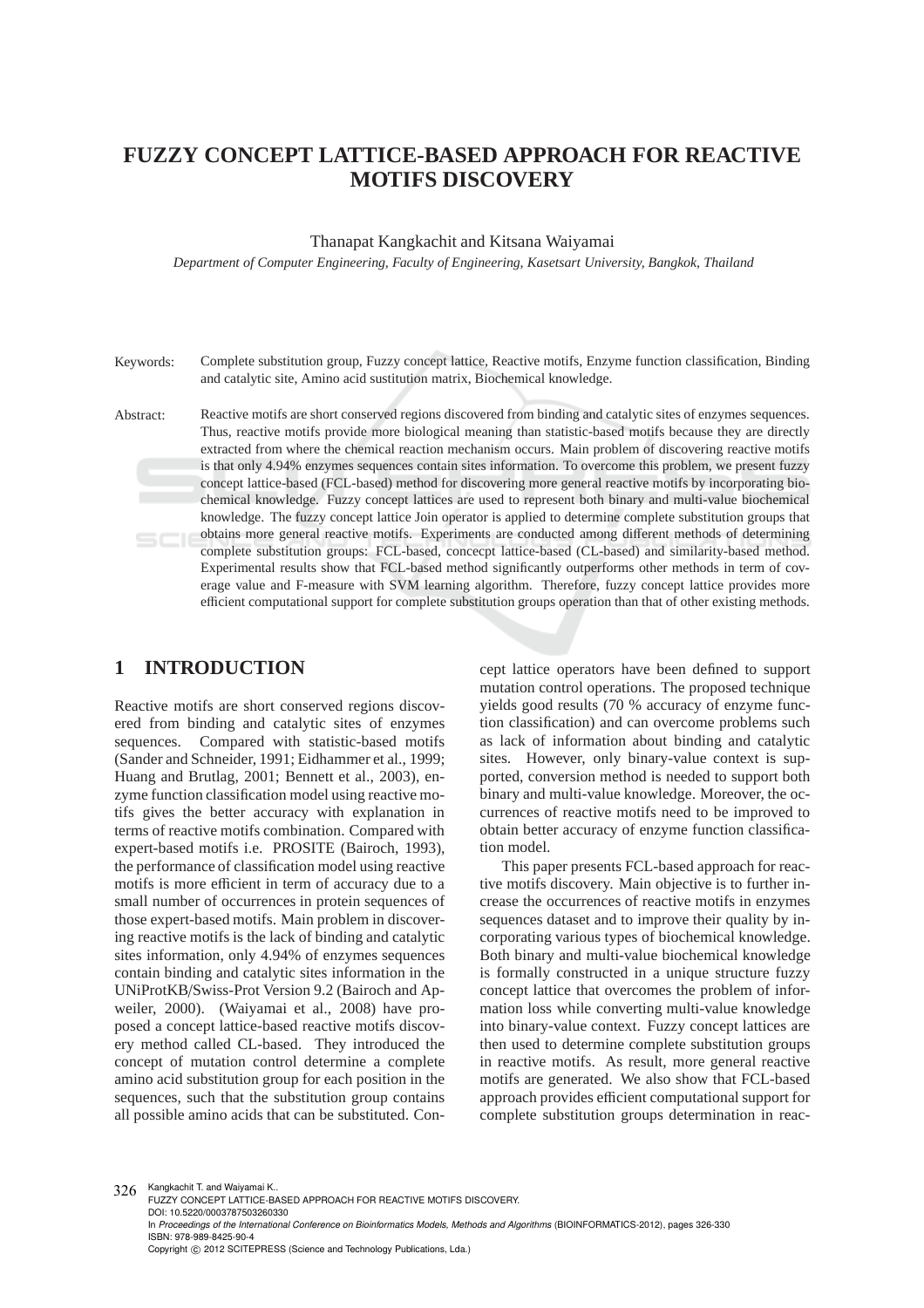tive motifs discovery. The quality of FCL-based reactive motifs can be expressed through the high performance of enzyme function classification model using them as features to learning algorithm i.e. C4.5 (Quinlan, 1993) and SVM (Boser et al., 1992; Cristianini and Shawe-Taylor, 2010).

The experiments are conducted among different complete substitution groups determination methods: FCL-based, CL-based and similarity-based methods. The performance of reactive motifs is measured using the coverage value (occurrences of motifs in enzyme sequences dataset) and F-measure with SVM and C4.5. The experimental results show that FCL-based method gives better performance than other methods in terms of coverage value, F-measure, Precision and Recall. In the following, we describe the process of reactive motifs discovery using fuzzy-concept lattice. Experimental results and conclusion are presented in section 3 and section 4 consequently.

## **2 FUZZY CONCEPT LATTICE-BASED APPROACH FOR REACTIVE MOTIFS DISCOVERY**

In this section, the overall process of reactive motifs discovery is presented. It is composed of three steps: *data preparation and block scan filtering, complete substitution groups determination, and reactive site group definition* as the same framework as introduced in (Waiyamai et al., 2008).

#### **2.1 Data Preparation and Block Scan Filtering**

In this step, we collect enzyme sequences dataset (Bairoch, 1993; Apweiler et al., 2004), covers 22,637 sequences of 237 functions, while only 4.94% of enzyme sequences contain binding or catalytic sites. By considering sites position as center, enzyme subsequences having 15 amino acids length; *initial sites patterns* are extracted. This is based on the 21-atoms average substrate size in BRENDA database (Schomburg et al., 2004) which corresponds to 7 amino acids (3 atoms per 1 amino acid) on each side of the sites position.

To solve the problem of lack information at binding and catalytic sites, the generalization is performed at each position of the *initial sites patterns* using a block scan filtering. Then, a scan operation is performed to retrieve all the sub-sequences having the same site description to generate *sequences blocks*.



Figure 1: Enzyme sub-sequence filtering to obtain high quality *block*.



Sequences are ranked according to amino-acid similarity scores using BLOSUM62 table (Henikoff and Henikoff, 1992). In Figure 1, to obtain high quality block, each sub-sequence in the block must has at least 3 positions presenting the same type of amino acids as proposed in (Smith et al., 1990) for the high quality motifs.

To discard some positions that may not involve in protein functional mechanism, a multiple sequences alignment (MSA (Ramu et al., 2003)) is performed to all sub-sequences in each high quality *block*. Finally, a *block pattern* is extracted as a representative block in the form of regular expression e.g. **x[FMV]x[GS]C[DQN][ST]CHxxxxx**, where *x* be any amino acid, [ ] be a set of possible amino acids at a given position, *called substitution group*, as shown in Figure 2.

Due to the lack sites information, there will possibly be other amino acids in some substitution group positions of a *block pattern*. Thus, determining complete substitution groups to generate more general and high quality reactive motifs from a set of *block patterns* is required.

## **2.2 Complete Substitution Groups Determination**

In the following, we explain how the complete substitution groups are determined using FCL-based method. First, both binary and multi-value biochemical knowledge from various sources can be formally constructed in a unique fuzzy concept lattice structure (Yahia and Jaoua, 2001; S., 2003; Elloumi et al., 2004). The values in each properties of biochemi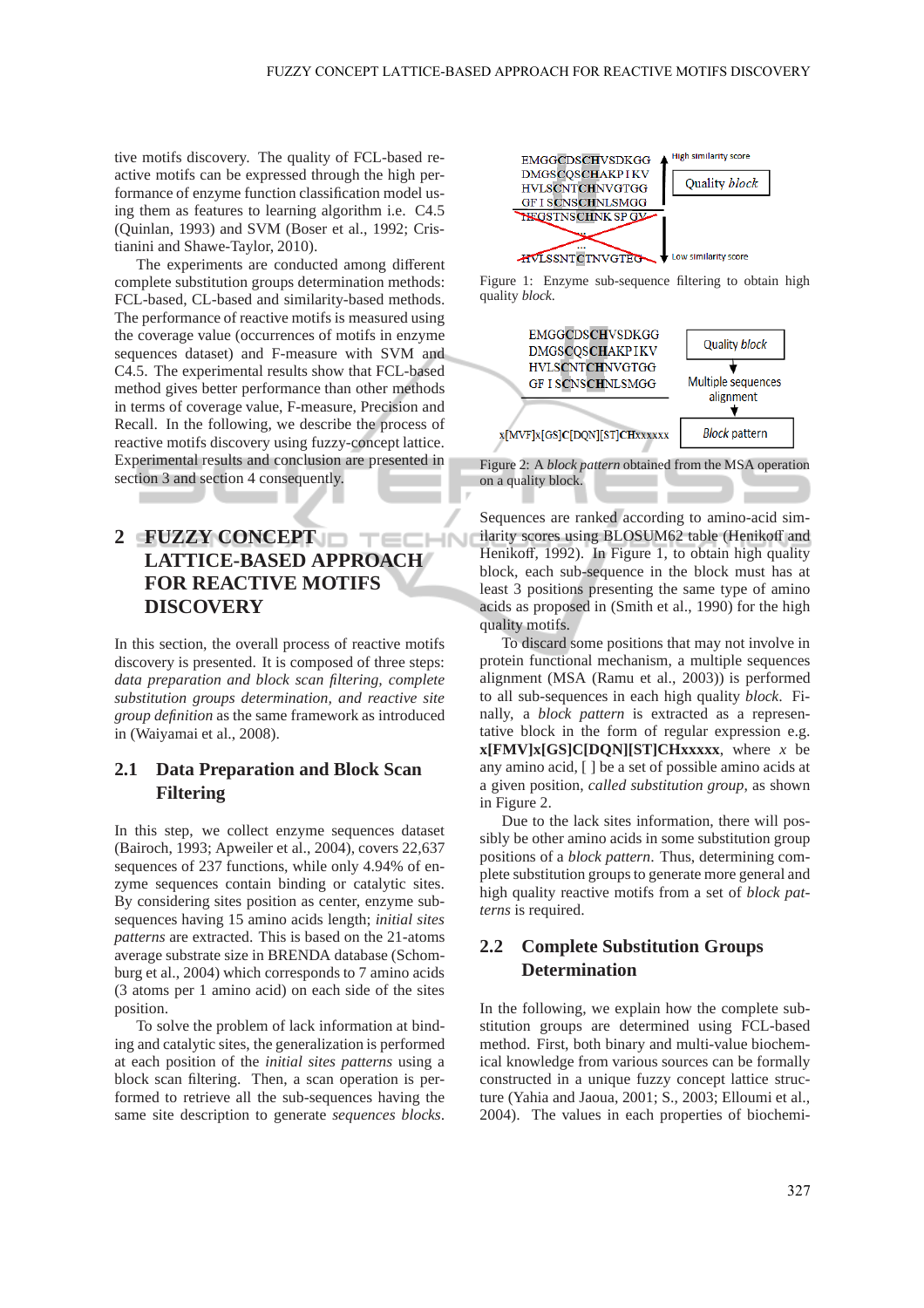ŃĽ

cal knowledge are normalized to [0,1] and then formulated as an amino acid properties context to construct fuzzy concept lattice. Due to the fact that biochemical knowledge can contain a large number of amino acid properties, FCL-based uses (Nakai et al., 1988) approach to select proper properties. A hierarchical cluster analysis is used to investigate the relationships among amino acid properties (circles with index) and represent them using a minimum spanning tree as shown in Figure 3(a). Figure 3(b) shows the selection of properties in largest cluster (region with dots) to be input to the amino acid properties context. Once constructed from the amino acid properties context, the fuzzy concept lattice structure is able to express a hierarchy of concepts which represent aminoacid substitution groups sharing the common properties. Then, complete substitution groups operations can be defined based on the fuzzy concept lattice Join operator. More details of fuzzy concept lattice can be found in (Yahia and Jaoua, 2001; S., 2003; Elloumi et al., 2004).

Here, we show how FCL-based method works to determine complete substitution groups. In Figure 2, the substitution group [FMV] at 2*nd* position of a block pattern is used as an example. According to amino acid properties context in Table 3(b), the common properties of this group can be determined by the minimum value of all properties i.e.  $(*383^{0.52}, *96^{0.60}, *159^{0.15}, ..., *27^0)$ . Then, a set of amino acids {**F,M,V,I,L**} is extracted as a complete substitution group with respect to their common properties of this substitution group. Finally, we obtain pattern **x[FMVIL]x[GS]C[DQN][ST]CHxxxxx** as a set of complete reactive motifs.

#### **2.3 Reactive Sites Groups Generation**

Enzymes can have different catalytic and binding structures to fit and function the same substrate. Thus, complete reactive motifs can be grouped together according to their sites description as specified in UNiProtKB/Swiss-Prot database. As result, 291 *reactive sites groups* which correspond to the reactive motifs groups are generated and used as input features to build the enzyme functions classification model.

### **3 EXPERIMENTAL RESULTS**

In the following, the results of different types of reactive motifs: FCL-based, baseline (without use of background knowledge), CL-based, similarity-based, are compared using a dataset containing 22,637 protein sequences with 237 enzyme functions collected

from UNiProtKB/Swiss-Prot Version 9.2. The different types of reactive motifs are explained in Section 3.1. The performance comparison is conducted in terms of the reactive motif generalization and the prediction model accuracy.

#### **3.1 Di**ff**erent Types of Reactive Motifs**

Here, implementation details of the different types of reactive motifs are given.

- Baseline method discovers reactive motifs without use of biochemical knowledge. The propose of this method is to compare how efficient the other methods gain in using proper background knowledge.
- CL-based method integrates binary-value biochemical knowledge via a concept lattice, and performs mutation control operations to determine complete substitution groups to generate reactive motifs. More details of CL-based can be found in (Waiyamai et al., 2008).
- CL-based\* method extends CL-based method by performing a multiple sequence alignment operation on quality blocks (refer to step 2.1) before determining complete substitution groups.
- Similarity-based method uses amino acid substitution matrices instead of biochemical properties knowledge. For each substitution group, the minimum similarity score obtained by any pairs of amino acids in such group is computed. The other amino acids are determined as complete substitution group if the similarity scores between them and any amino acid in the substitution group are higher than or equal to minimum similarity score. For example, the minimum similarity score of substitution group **[MFV]** is -1 derived from similarity score between F and V using BLOSUM62. Then, we can extract [**MFV**HILWYARCQKST] as a complete substitution group.

## **3.2 Evaluation of Reactive Motifs Discovery Methods**

The performance of reactive motifs is evaluated in terms of their occurrences in enzymes sequences dataset through *coverage value* and the quality of prediction model using them as input features measured by using *F-Measure, Precision and Recall*. Table1 compares performance of the different methods for reactive motifs discovery.

In term of coverage value, FCL-Based and similarity-based methods produce significantly higher value compared to no use of knowledge. It means that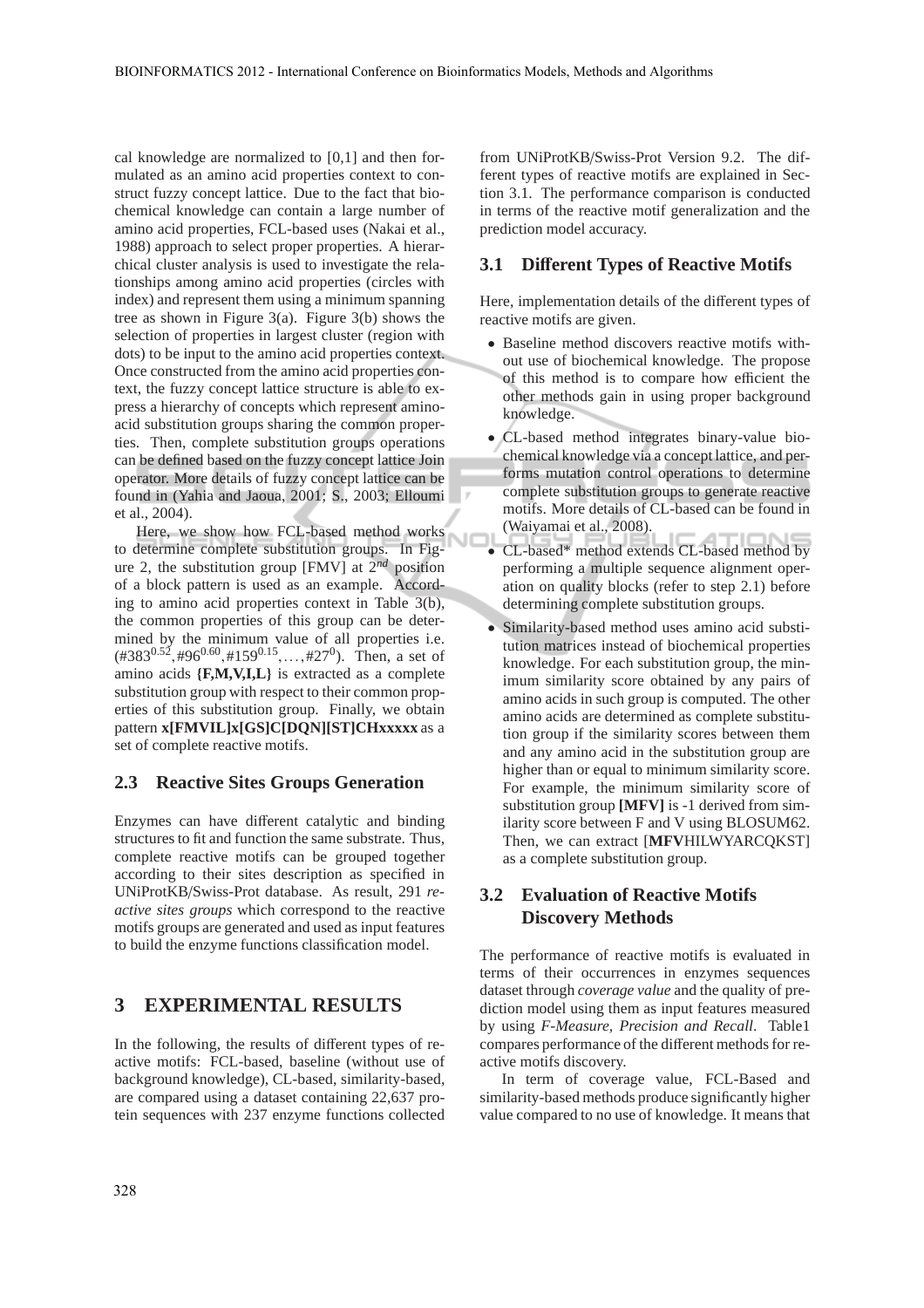

Figure 3: AAIndex: physicochemical properties **(a)** Representation of 3 clusters (region with dots) using minimum spanning tree **(b)** Amino acid-properties context derived from the largest cluster in (a).

| Table 1: Coverage value, F-measure, recall and precision comparison among different types of reactive motifs. |  |  |
|---------------------------------------------------------------------------------------------------------------|--|--|
|                                                                                                               |  |  |
|                                                                                                               |  |  |

|                                |                | $F-Measure4$ |                  |            | Recall <sup>2</sup> |              | Precision <sup>3</sup> |  |
|--------------------------------|----------------|--------------|------------------|------------|---------------------|--------------|------------------------|--|
| Reactive motifs types          | $Coverage(\%)$ | <b>SVM</b>   | C <sub>4.5</sub> | <b>SVM</b> | C <sub>4.5</sub>    | $SVM$ $C4.5$ |                        |  |
| Similarity-based method        |                |              |                  |            |                     |              |                        |  |
| - BLOSUM62                     | 94.55          | 0.699        | 0.662            | 0.709      | 0.672               | 0.745        | 0.675                  |  |
| - BLOSUM80                     | 93.80          | 0.691        | 0.666            | 0.700      | 0.675               | 0.742        | 0.686                  |  |
| $-$ PAM30                      | 95.43          | 0.705        | 0.661            | 0.683      | 0.677               | 0.720        | 0.687                  |  |
| $-$ PAM70                      | 94.33          | 0.689        | 0.654            | 0.698      | 0.664               | 0.735        | 0.668                  |  |
| $-$ PAM250                     | 94.35          | 0.699        | 0.667            | 0.708      | 0.676               | 0.743        | 0.684                  |  |
| Mutation control-based methods |                |              |                  |            |                     |              |                        |  |
| $-$ FCI $-$ Based <sup>1</sup> | 98.02          | 0.746        | 0.635            | 0.751      | 0.646               | 0.766        | 0.646                  |  |
| $- CL$ -Based*                 | 91.81          | 0.672        | 0.660            | 0.684      | 0.676               | 0.722        | 0.691                  |  |
| - CL-Based                     | 64.84          | 0.590        | 0.586            | 0.549      | 0.545               | 0.615        | 0.609                  |  |
| Baseline method                | 91.91          | 0.662        | 0.660            | 0.675      | 0.670               | 0.713        | 0.684                  |  |

<sup>1</sup> Using integrated biochemical knowledge <sup>2</sup> Recall = TP / (TP + FN)<sup>3</sup>Precision = TP / (TP + FP)

 $^{4}$  F-Measure =  $2*$ Precision\*Recall / (Precision + Recall);

both methods efficiently utilize biochemical knowledge in order to produce more general reactive motifs. Moreover, FCL-based method provide best computational support for generating general reactive motifs due to its highest coverage value.

In term of prediction model accuracy, FCL-based method gives highest precision, recall and F-measure with SVM. It means that FCL-based method also produces highest true positive(TP) value but lowest false positive(FP) and false negative(FN) values. In contrast, the other methods aim to produce high precision but low recall that affected F-Measure i.e. high FP and FN values. However, there is no significantly different of all measures obtained by FCL-based method and other methods with C4.5.

In summary, with highest coverage, F-Measure, precision and recall values, FCL-based method provides more general reactive motifs while retains accuracy of the prediction model by reducing the effect of FP and FN values.

## **4 CONCLUSIONS AND DISCUSSION**

Main problem of discovering reactive motifs is that only 4.94% enzymes sequences contain sites information. To overcome this problem, we present fuzzy concept lattice-based (FCL-based) method for discovering more general reactive motifs by incorporating biochemical knowledge. Fuzzy concept lattices are used for both representing binary and multi-value biochemical knowledge, and determining complete sub